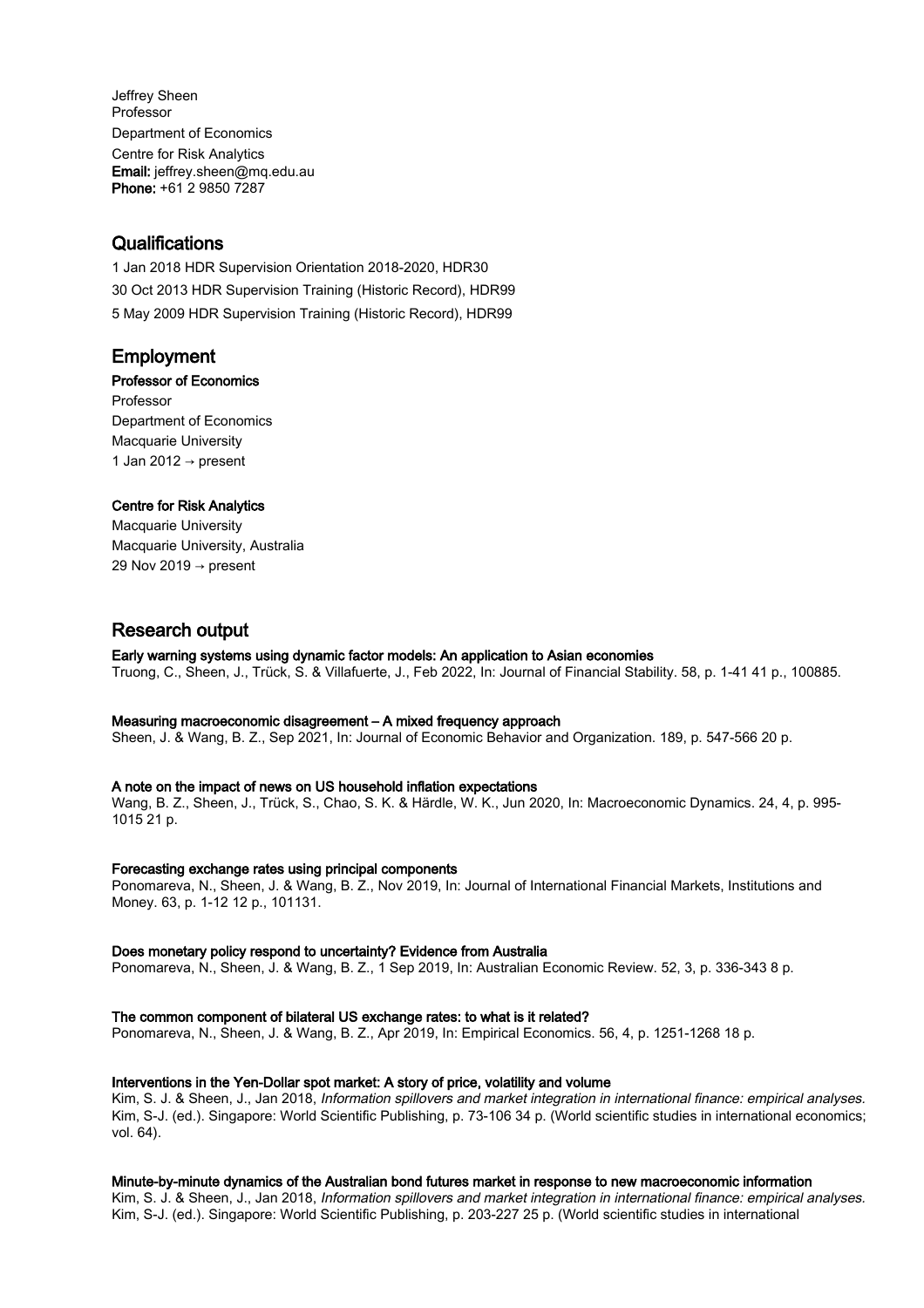economics; vol. 64).

#### The determinants of foreign exchange intervention by central banks: Evidence from Australia

Kim, S. J. & Sheen, J., 2018, Information spillovers and market integration in international finance: empirical analyses. Kim, S-J. (ed.). Singapore: World Scientific Publishing, p. 3-41 39 p. (World scientific studies in international economics; vol. 64).

# Identifying terms of trade shocks in a developing country using a sign restrictions approach

Mangadi, K. & Sheen, J., 21 May 2017, In: Applied Economics. 49, 24, p. 2298-2315 18 p.

#### Early warning indicators of systemic financial risk in an international setting

Sheen, J., Trück, S., Truong, H. & Wang, Z., 2017, Conference overview and summary of papers: International conference on financial cycles, systemic risk, interconnectedness, and policy options for resilience. Philippines: Asian Development Bank, p. 56-60 5 p.

#### Assessing labor market frictions in a small open economy

Sheen, J. & Wang, B. Z., 1 Jun 2016, In: Journal of Macroeconomics. 48, p. 231-251 21 p.

#### Animal spirits and optimal monetary policy design in the presence of labour market frictions

Sheen, J. & Wang, B. Z., 1 Jan 2016, In: Economic Modelling. 52, p. 898-912 15 p.

#### Daily business and external condition indices for the Australian economy

Sheen, J., Trück, S. & Wang, B. Z., 1 Jun 2015, In: Economic Record. 91, S1, p. 38-53 16 p.

#### Australian labor market dynamics across the ages

Ponomareva, N. & Sheen, J., Sep 2013, In: Economic Modelling. 35, p. 453-463 11 p.

#### A small New Keynesian state space model of the Australian economy

Leu, S. C. Y. & Sheen, J., Jan 2011, In: Economic Modelling. 28, 1-2, p. 672-684 13 p.

#### The Australia-Asia business cycle evolution

Leu, S. C. Y. & Sheen, J., 2011, The evolving role of Asia in global finance. Cheung, Y-W., Kakkar, V. & Ma, G. (eds.). Bingley, UK: Emerald Group Publishing, Vol. 9. p. 287-309 23 p. (Frontiers of economics and globalization; vol. 9).

#### Cyclical flows in Australian labour markets\*

Ponomareva, N. & Sheen, J., Sep 2010, In: Economic Record. 86, SUPPL. 1, p. 35-48 14 p.

#### Cyclical flows in Australian labour markets

Ponomareva, N. & Sheen, J., 2009, Proceedings of the 38th Australian Conference of Economists, 28-30 September 2009, University of Adelaide, Adelaide, South Australia.. Guerrero, J. E. (ed.). Adelaide: Economic Society of Australia, p. 1-32 32 p.

# Macroeconomics

Blanchard, O. & Sheen, J., 2009, Frenchs Forest, NSW: Pearson Australia. (Australasian edition)

#### Consumption risk-sharing within Australia and with New Zealand

Kim, D. & Sheen, J., Mar 2007, In: Economic Record. 83, 260, p. 46-59 14 p.

#### A Small state-space model of the Australian economy

Leu, S. C-Y. & Sheen, J., 2007, Proceedings of the 36th Australian Conference of Economists. Hobart: Economic Society of Australia, 23 p.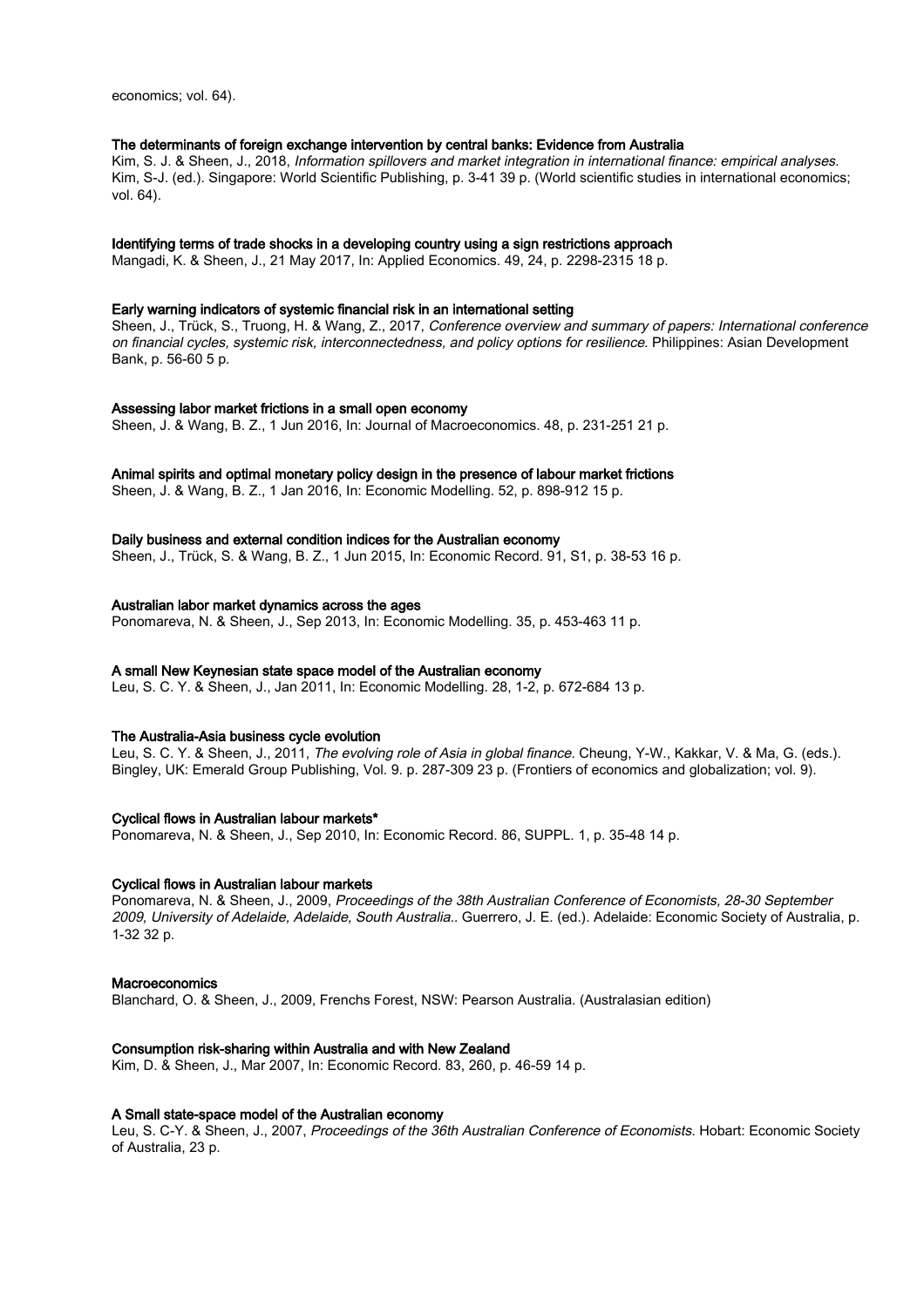# To pool or to aggregate? Tests with a dynamic panel macroeconometric model of Australian state labour markets

Chaudhuri, K. & Sheen, J. R., 2007, In: The B. E. journal of macroeconomics. 7, 1, 37 p., 1.

# Interventions in the Yen-dollar spot market: A story of price, volatility and volume

Kim, S. J. & Sheen, J., Nov 2006, In: Journal of Banking and Finance. 30, 11, p. 3191-3214 24 p.

#### Asymmetric monetary policy in Australia

Leu, S. C. Y. & Sheen, J., Sep 2006, In: Economic Record. 82, S1, p. S85-S96 12 p.

# Country asymmetries and the balance of lethal war and peace

Sheen, J., 2006, Proceedings of the 35th Australian Conference of Economists. Block, H. & MacDonald, G. (eds.). Perth: Curtin University of Technology, 33 p.

#### Introduction

Sheen, J. & Wright, D., Aug 2005, In: Economic Record. 81, SUPPL. 1, p. S1-S1 1 p.

#### Asymmetric monetary policy in Australia

Leu, S. C-Y. & Sheen, J., 2005, Proceedings of the Australian Conference of Economists, 2005. Borland, J. (ed.). Economic Society of Australia, p. 1-31 32 p.

#### Purchasing power parity across states and goods within Australia

Chaudhuri, K. & Sheen, J., Sep 2004, In: Economic Record. 80, 250, p. 314-329 16 p.

### Risk-Sharing Within Australia and with New Zealand

Kim, D. & Sheen, J., 2004, Proceedings of the Australian Conference of Economists, 2004. Sydney: Economics Society of Australia, p. 1-28 28 p.

# To Pool Or To Aggregate? Tests With A Dynamic Panel Macroeconometric Model Of Australian State Labour Markets

Chaudhuri, K. & Sheen, J., 2004, Conference on Growth, Development and Macroeconomic Policy. Delhi, India: Indian Statistical Institute Delhi Centre, p. 1-40 40 p.

#### The determinants of foreign exchange intervention by central banks: Evidence from Australia

Kim, S. J. & Sheen, J., 2002, In: Journal of International Money and Finance. 21, 5, p. 619-649 31 p.

Minute-by-minute dynamics of the Australian bond futures market in response to new macroeconomic information Kim, S. J. & Sheen, J., 1 Apr 2001, In: Journal of Multinational Financial Management. 11, 2, p. 117-137 21 p.

# Central bank intervention and exchange rate volatility - Australian evidence

Kim, S. J., Kortian, T. & Sheen, J., Dec 2000, In: Journal of International Financial Markets, Institutions and Money. 10, 3- 4, p. 381-405 25 p.

#### International linkages and macroeconomic news effects on interest rate volatility - Australia and the US

Kim, S. J. & Sheen, J., Mar 2000, In: Pacific-Basin Finance Journal. 8, 1, p. 85-113 29 p.

#### Controlling international capital flows

Sheen, J., 1999, In: Global Business and Economics Review. 1, 1, p. 43-59 17 p.

#### Macroeconomic Policy and Employment Growth in Australia

Phipps, A. J. & Sheen, J. R., 1995, In: Australian Economic Review. 28, 1, p. 86-104 19 p.

# Macroeconomic policy and employment growth in Australia

Sheen, J. & Phipps, A., 1994, The pursuit of full employment in the 1990s. Aspromourgos, T. & Smith, M. (eds.). Sydney: University of Sydney